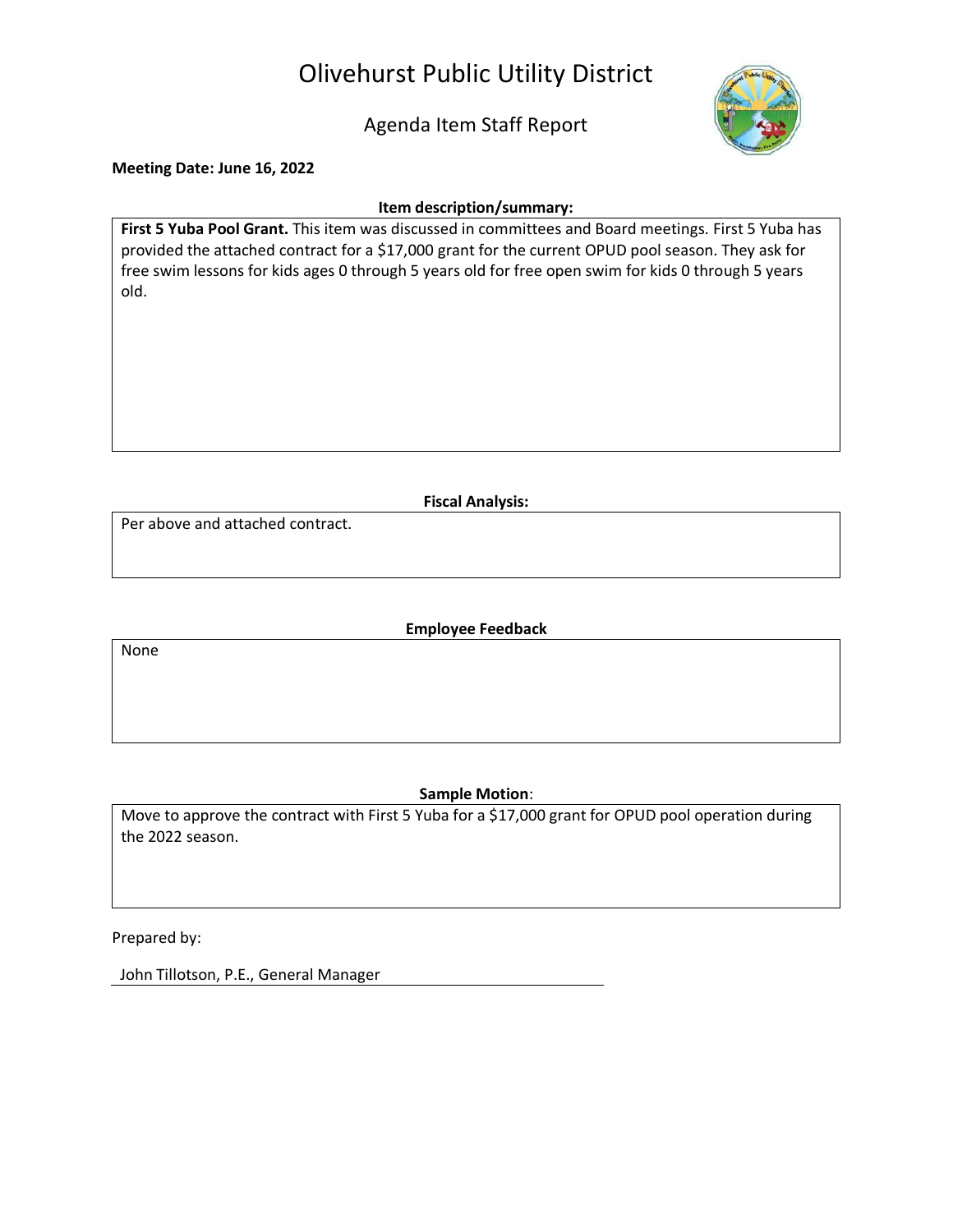## **STRATEGIC PARTNERSHIP AGREEMENT FIRST 5 YUBA COUNTY CHILDREN AND FAMILIES COMMISSION CONTRACT NO: SP23-101**

THIS AGREEMENT ("Agreement") is made this  $1<sup>st</sup>$  day of July, 2022 by and between the FIRST 5 YUBA COUNTY CHILDREN AND FAMILIES COMMISSION ("Commission"), and OLIVEHURST PUBLIC UTILITY DISTRICT, a public agency with its principal place of business at 1970 9<sup>TH</sup> Avenue, Olivehurst, CA 95961 ("Provider"), individually referred to herein as a "party" and collectively as the "parties" for Aquatics program ("Program")

### **RECITALS**

WHEREAS, the Commission is authorized by Health and Safety Code Section 130140.1 to make contracts as necessary to implement its strategic plan; and

WHEREAS, the Commission is authorized by those provisions to contract with persons specially trained, experienced, expert, and competent to perform special services in Yuba County; and

WHEREAS, the Commission has adopted a five-year strategic plan to invest Proposition 10 tax dollars into services that promote the early development and well-being of Yuba County children from prenatal to age five; and

WHEREAS, Provider will apply the best industry practices for service delivery to produce outcomes to further the result areas in the Commission's strategic plan; and

WHEREAS, Provider warrants that it is qualified and agreeable to render the work to execute strategies to further the result areas in the Commission's strategic plan; and

NOW, THEREFORE, the Commission and Provider agree as follows:

### **AGREEMENT**

1. INCORPORATION OF RECITALS. The recitals set forth above, and all defined terms set forth in such recitals and in the introductory paragraph preceding the recitals, are hereby incorporated into this Agreement as if set forth in full.

2. CONTRACT TYPE. This Agreement is a cost-reimbursement grant for professional services. Notwithstanding any other provision of this Agreement, in no event shall the cost to Commission for the work to be provided herein exceed the maximum sum of SEVENTEEN THOUSAND DOLLARS (\$17,000.00) without the prior authorization of the Commission.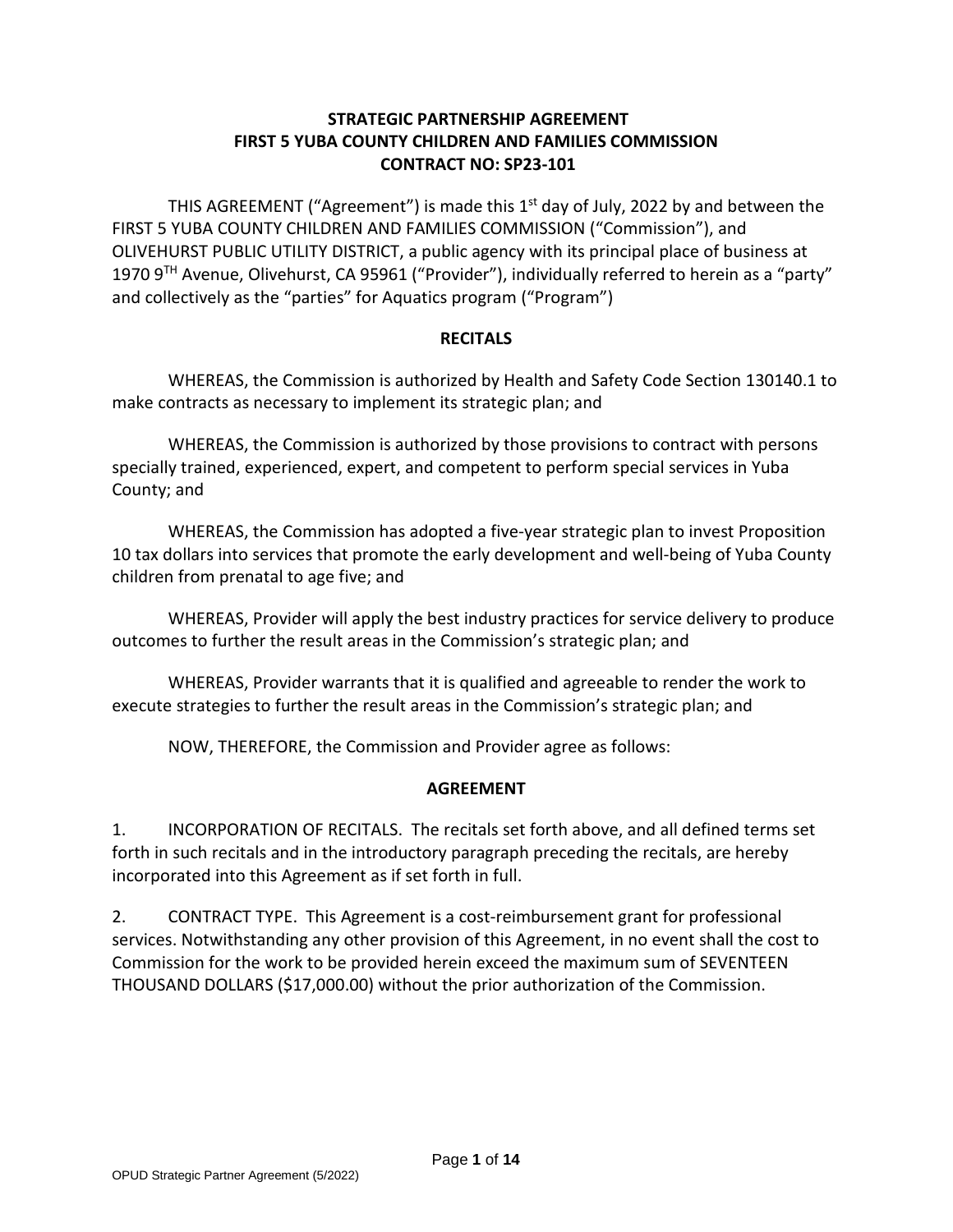### 3. CONTRACT TERM.

- A. Length. This Agreement shall be for a one-year term agreement to begin on the date written above and shall terminate on June 30, 2023, which means that all work required by this Agreement shall be completed by that date.
- B. Start date. Provider agrees to begin work within thirty (30) days of the date written above.
- C. Renewal. This agreement may renew two years from the start date for an additional two years. The Commission must first confirm the Program continues in its strategic plan, contractual requirements have been met, and funding is available. Commission discussion and approval is required for all renewals

#### 4. SCOPE OF WORK

- A. Provider shall use the funds awarded under this Agreement to pay for the services specified in the SCOPE OF WORK – EVALUATION PLAN, approved by the commission set forth in **EXHIBIT A** for the program written above. Any modifications to the Program that are deemed by the Executive Director to significantly impact the Scope of Work require Commission approval.
- B. Provider shall designate a Program Administrator that shall work directly with the Executive Director or his/her designee on the day-to-day performance requirements under this Agreement.
- C. Provider represents that it has, or will secure at its own expense, all personnel required to perform the services identified in the Scope of Work. All such services shall be performed by Provider or under its supervision, and all personnel engaged in the work shall be qualified to perform such services. The Provider shall provide copies of all necessary licensures, certificates, and/or degrees to the Commission.
- D. Provider shall provide all facilities, equipment, personnel, labor, and materials necessary to provide the foregoing services in accord with this Agreement. Provider warrants that it and all its employees have all necessary licenses and/or permits required both by law and all appropriate agencies and agrees to maintain such licenses and permits in effect for the duration of this Agreement. Failure to maintain all the licenses and permits shall be deemed a breach of this Agreement and constitutes grounds for termination of this Agreement by the Commission. In the event of any conflict between any of the provisions of this Agreement (including Exhibits) the provision that requires the highest level of performance from Provider for the Commission's benefit shall prevail.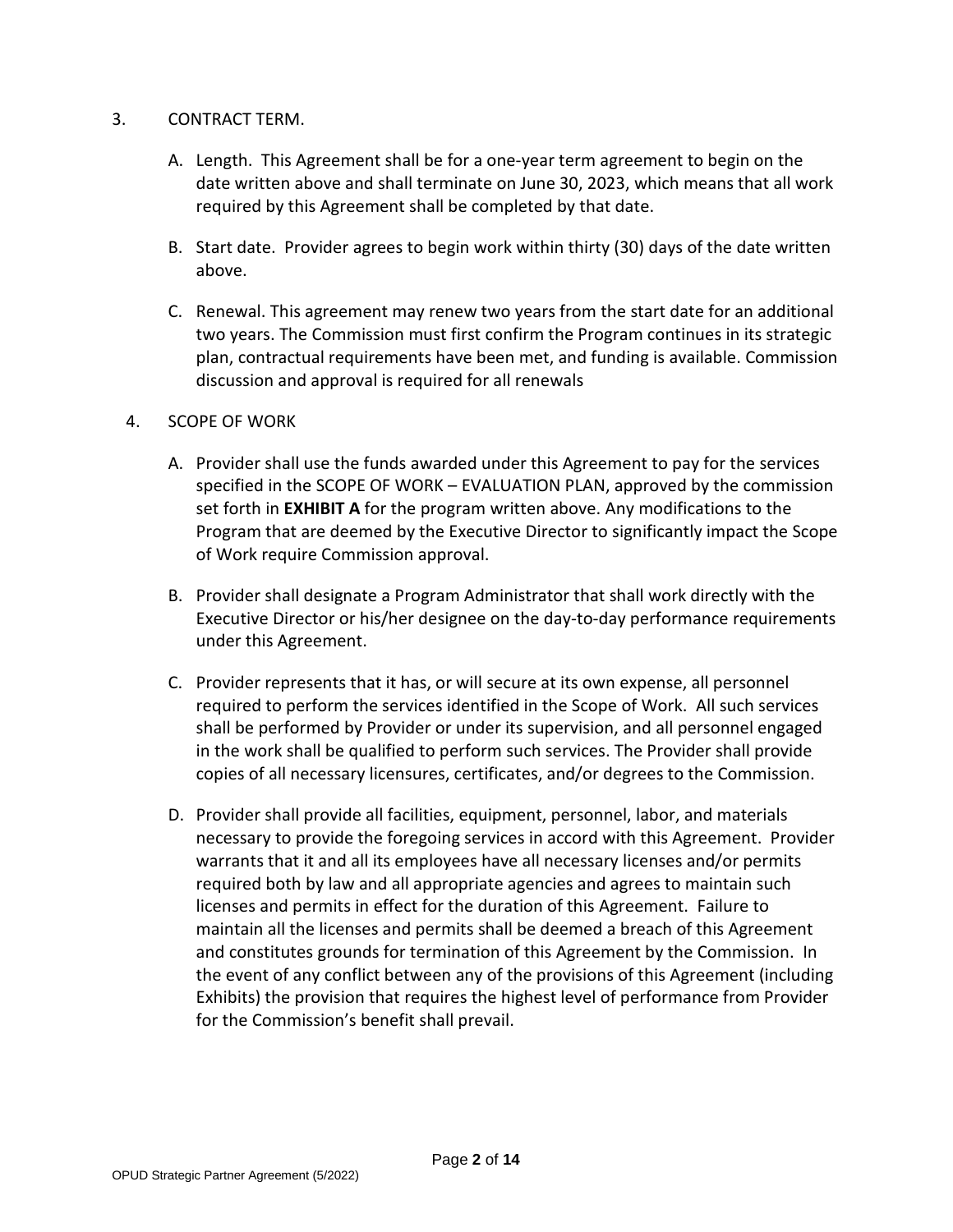## 5. BUDGET.

- A. Provider shall use funds derived from this Agreement as outlined in the Program BUDGET approved by the Commission set forth in **EXHIBIT B** for the Program written above. Any modifications to specific line items that do not vary the budgeted line item by 10 percent or more may be approved by the Executive Director. Any modifications to specific line items that vary the budgeted line item by more than 10 percent require approval by the Commission.
- B. Provider shall work with the Executive Director upon BUDGET approval to develop a detailed BUDGET NARRATIVE as set forth in **EXHIBIT C** to be specific and reflective of expenditures associated with EXHIBIT A and B. Any modifications to specific line items in EXHIBIT B that do not vary the budgeted line item by 10 percent or more may also be modified in EXHIBIT C upon written approval of the Executive Director. Any modifications to specific line items in EXHIBIT B that vary the budgeted line item by more than 10 percent require approval by the Commission.
- C. Budget amendments will be considered annually beginning in Quarter 3 and must be approved by the Commission at a regularly scheduled meeting prior to the start of Quarter 4.
- D. Provider shall budget for and utilize local resources when applicable and available in order to support sustainable and thriving communities.

### 6. PERFORMANCE MEASURES

- A. Commission shall identify performance measures to be used to evaluate contractual compliance, Provider shall collect data in a format defined by the Executive Director, and outlined in the combined SCOPE OF WORK - EVALUATION PLAN, approved by the Commission set forth in **EXHIBIT A,** with supporting documentation, which may include surveys, registration forms, tracking logs, project milestones as well as any service deliverables or task for which the Provider is responsible and such additional information as the Executive Director may reasonably require, each in a manner that is satisfactory to the Executive Director or his/her designee.
- B. Provider represents that it has, or will secure at its own expense the administrative capacity to manage services performed, to ensure the integrity of data collection according to reporting guidelines prescribed by the Executive Director.
- C. Provider shall participate in any training on data collection and evaluation prescribed by the Executive Director.
- D. Provider shall participate in quarterly Strategic Partner Meetings hosted by the Executive Director in order to support alignment, maximize resources and ensure non-duplication of services.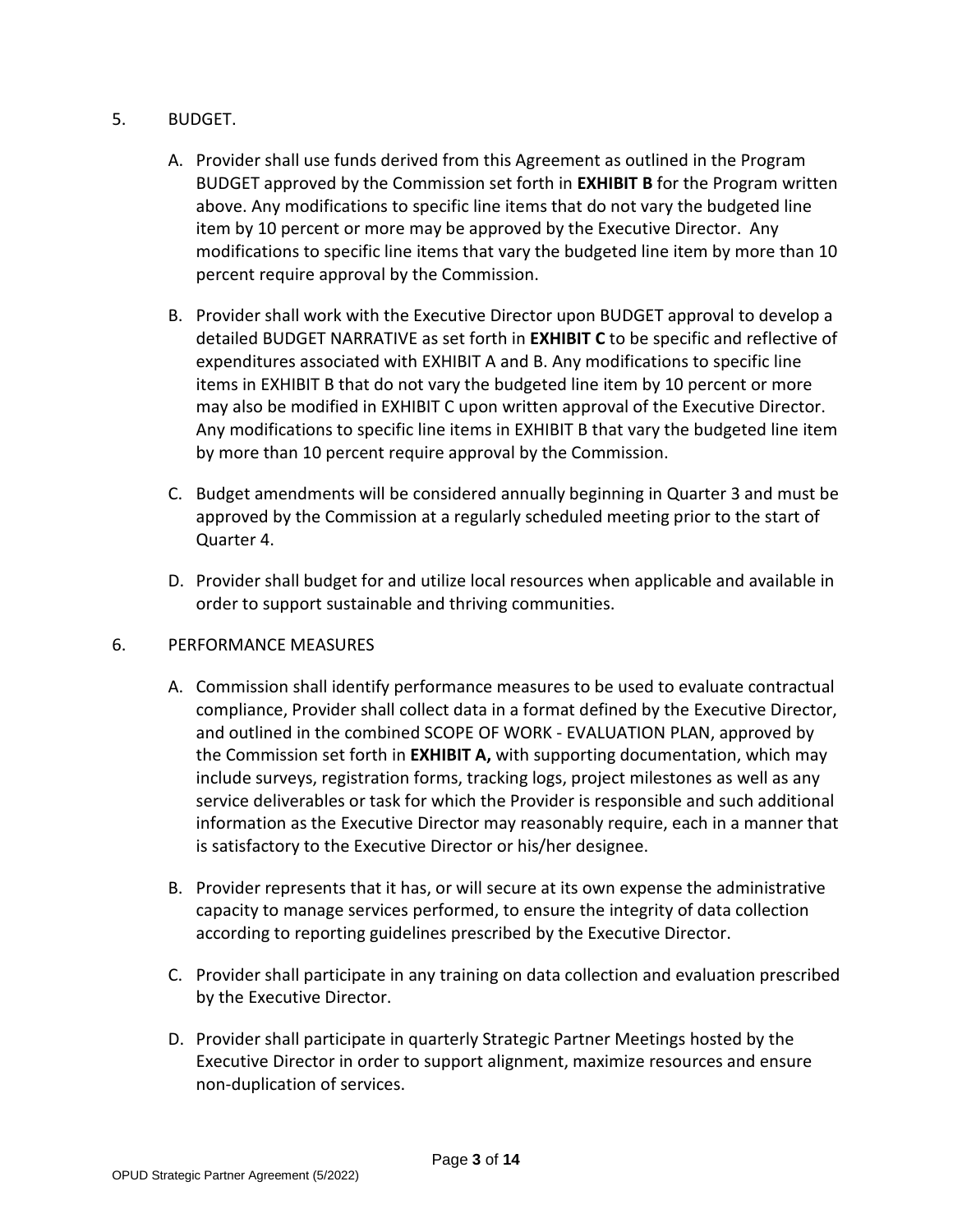## 7. PERFORMANCE MONITORING AND REPORTING

- A. Provider shall provide interim progress reports in a format and timeframe defined by the Executive Director concerning activities as they affect the obligations and purposes of this Agreement. Provider shall submit the required PROGRESS REPORT as prescribed by Executive Director, with supporting documentation, which may include progress toward measurable results; expenditures to date; level of service provided; issues or barriers encountered and how they are being addressed; and the number of participants served. The Executive Director shall provide Provider with the forms and/or access to a database or computer program which Provider is required to use.
- B. Provider shall submit progress reports to Commission staff ten (10) days after the end of the quarter.

| <b>PERIOD</b> | REPORTING MONTHS                                | <b>END OF PERIOD</b> | <b>REPORTS DUE</b> |
|---------------|-------------------------------------------------|----------------------|--------------------|
|               | $\vert$ Quarter 1 $\vert$ July 1 – September 30 | September 30         | October 10         |
| Quarter 4     | $\vert$ April 1 – June 30                       | June 30              | July 10            |

## 8. PAYMENT TERM AND FREQUENCY

- A. Subject to Provider's performance of this Agreement and submission of the required ITEMIZED INVOICE FORM, as prescribed by the Executive Director, with supporting documentation of all purchases, which may include original receipts/invoices and/or general ledger reports and such additional information as the Executive Director may reasonably require, each in a manner that is satisfactory to the Executive Director or his/her designee, to the Commission twenty (20) days after the end of each fiscal quarter, Commission shall reimburse Provider for allowable expenses on a quarterly basis. The required Itemized Invoice Form may be modified by the Executive Director from time to time.
- B. Commission staff will process timely invoices before processing late ones. Any invoice submitted after forty-five (45) days after each fiscal year and/or the final contract period will not be honored by Commission, and Commission shall have no obligation to pay any such amount for the services provided unless Provider has obtained prior written Commission approval to the contrary. Provider assumes full financial liability for services provided outside the terms of this Agreement.

| <b>PERIOD</b> | REPORTING MONTHS                            | <b>END OF PERIOD</b> | <b>INVOICE DUE</b> |
|---------------|---------------------------------------------|----------------------|--------------------|
|               | Quarter 1   July 1 – September 30           | September 30         | October 20         |
|               | $\vert$ Quarter 4 $\vert$ April 1 – June 30 | June 30              | July 20            |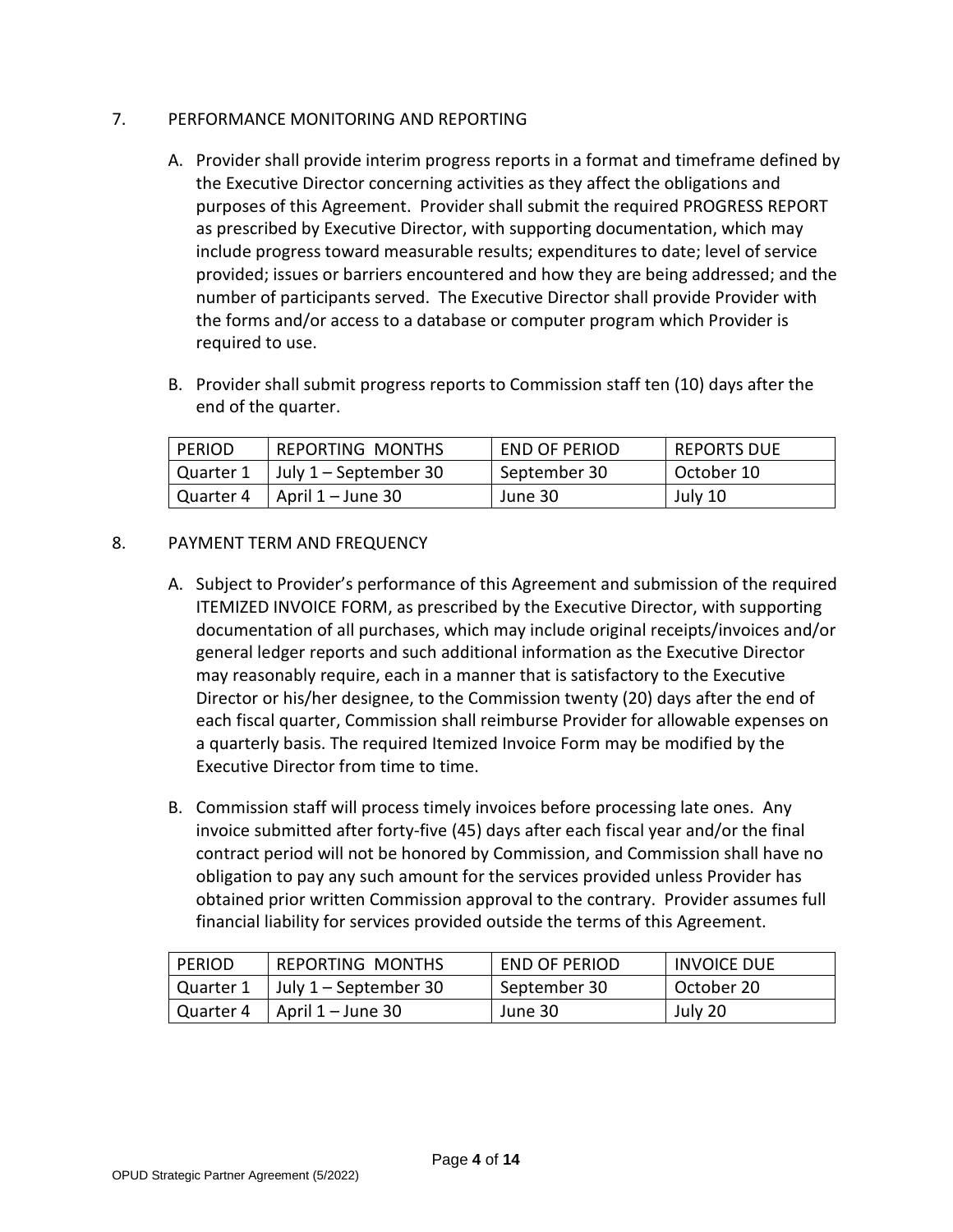9. WITHHOLDING OF PAYMENTS. In the event of an actual or alleged breach of this Agreement, or if the Commission is notified by the general public about concerns about the quality/effectiveness the Program, the Commission reserves the right to withhold payments, and/or identify corrective actions to be made by the Provider, increase monitoring activities, which may include additional site visits and/or partial or full audits of the Program. If performance issues are not rectified to the Executive Director's satisfaction, the Commission holds the right to terminate the Program as outlined in this Agreement.

### 10. INSURANCE.

- A. General Liability. Provider shall maintain and provide the Commission with proof of a commercial general liability insurance policy in the amount of one million dollars (\$1,000,000) per occurrence and one million dollars (\$1,000,000) aggregate.
- B. Automobile. Where the services to be provided under this Agreement involve or require the use of any type of vehicle by the Provider in order to perform said services, the Provider shall also maintain and provide the Commission with proof of a comprehensive business or commercial automobile liability coverage including non-owned and hired automobile liability in the amount of one million dollars (\$1,000,000).
- C. Worker's Compensation. If required by California law, Provider shall also maintain worker's compensation insurance in accordance with California law, and employer's liability insurance with a limit of no less than one million dollars (\$1,000,000) per occurrence.
- D. Professional Liability of not less than one million dollars (\$1,000,000) as appropriate to the service being rendered, including coverage for medical malpractice, error, and/or omission.
- E. Said policies shall remain in force through the life of this Agreement and shall be payable on an "occurrence" basis unless the Commission specifically consents to a "claims made" basis. Additionally, as to each policy required under this Agreement, Commission shall be named as additional insured by written endorsement subject to approval by the Commission General Counsel. Provider shall also obtain a waiver of subrogation from its insurer as to each policy. Failure to provide and maintain the insurance and related endorsements required by this Agreement will constitute a material breach of the Agreement.
- F. During the term of this Agreement, Provider shall furnish the Executive Director with original endorsements reflecting renewals, changes in insurance companies and any other documents reflecting the maintenance of the required coverage throughout the entire term of this Agreement. The endorsements are to be signed by a person authorized by that insurer to bind coverage on its behalf. Provider shall provide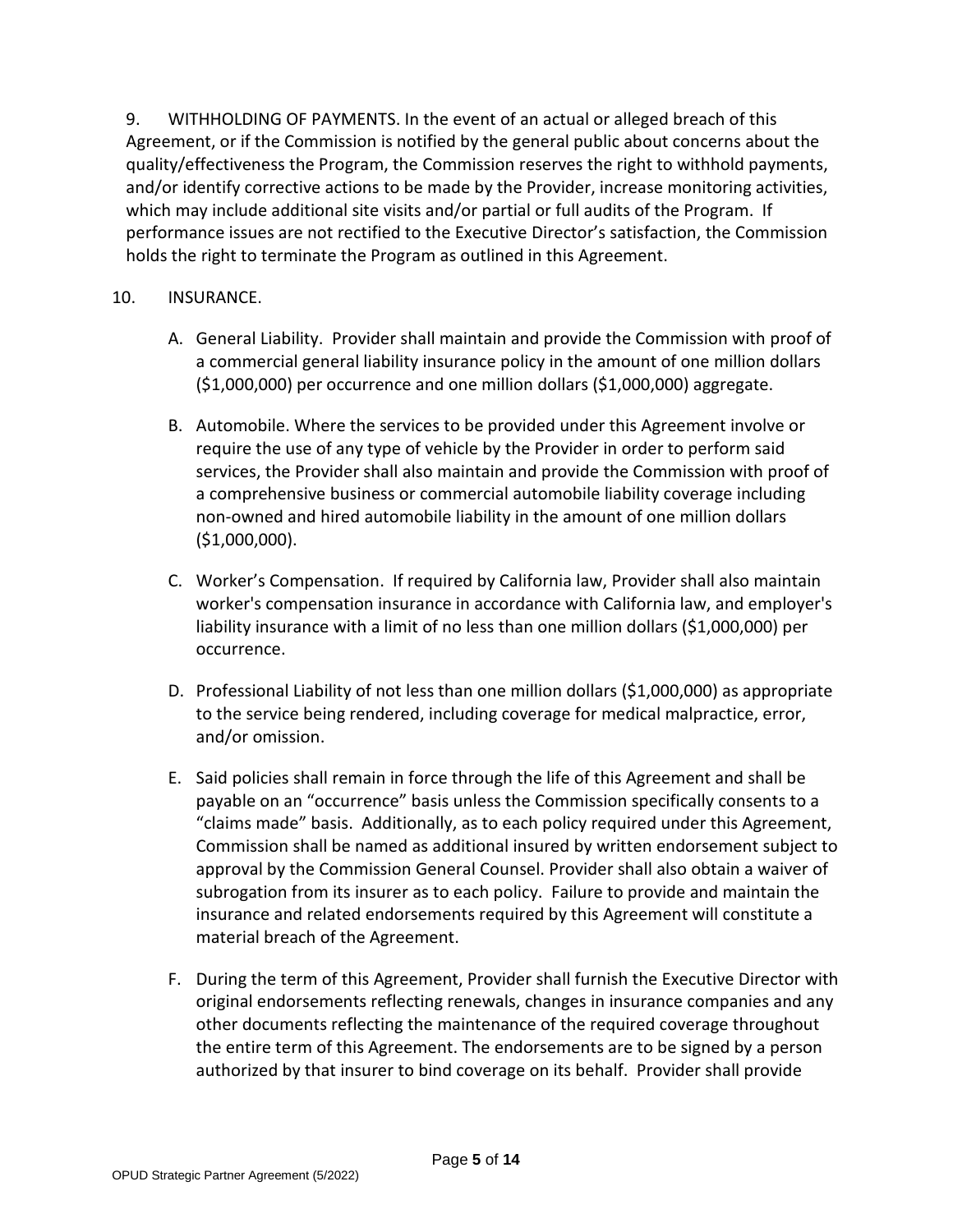complete, certified copies of all required insurance policies, including endorsements affecting the coverage required by these specifications.

## 11. ASSIGNMENT AND SUBCONTRACTS.

- A. Assignment. Provider shall not assign, delegate, or transfer its duties, responsibilities, interests, or any portion of the work to be performed under this Agreement without the prior express written consent of Commission. Any assignment without such approval shall be void and, at Commission's option, shall terminate this Agreement. Any change in the corporate structure of Provider, the governing body of Provider, the management of Provider or the transfer of assets in excess of 10 percent of the total assets of Provider shall be deemed an assignment of benefits under the terms of this Agreement requiring Commission approval.
- B. Subcontracting. Provider shall not subcontract or otherwise assign any portion of the work to be performed under this Agreement without the prior express written consent of Commission. If Commission consents to Provider's hiring of subcontractors, Provider agrees to be fully responsible for their performance. Provider shall give its personal attention to the fulfillment of the provisions of this Agreement by all of its employees and subcontractors, if any, and shall keep the work under its control. Provider shall cause all of the provisions of this Agreement, in its entirety, to be included in and made a part of any subcontract executed in the performance of this Agreement.
- C. All subcontracts, inclusive of service provisions and budgets, shall be in writing and copies provided to Commission within thirty (30) days of execution of the subcontract. Documentation including qualifications, licenses and other supporting documentation as outlined in this agreement shall apply to all subcontracts and be provided to the commission upon contract execution.

## 12. OWNERSHIP OF DOCUMENTS, WORK PRODUCTS, AND DURABLE GOODS.

- A. All professional and technical documents and information developed under this Agreement, and all work products, including writings, work sheets, reports, and related data, materials, copyrights and all other rights and interests therein, shall become the property of the Commission, and Provider agrees to deliver and assign the foregoing to the Commission, upon completion of the services hereunder or upon any earlier termination of this Agreement. Provider assigns the work products, as and when the same shall arise, for the full terms of protection available throughout the world. In addition, basic data prepared or obtained under this Agreement shall be made available to the Commission without restriction or limitation on their use. No charge will be made for any of the foregoing.
- B. All durable goods and inventory items as defined by Commission policy and acquired under this Agreement shall become the property of the Commission. Provider agrees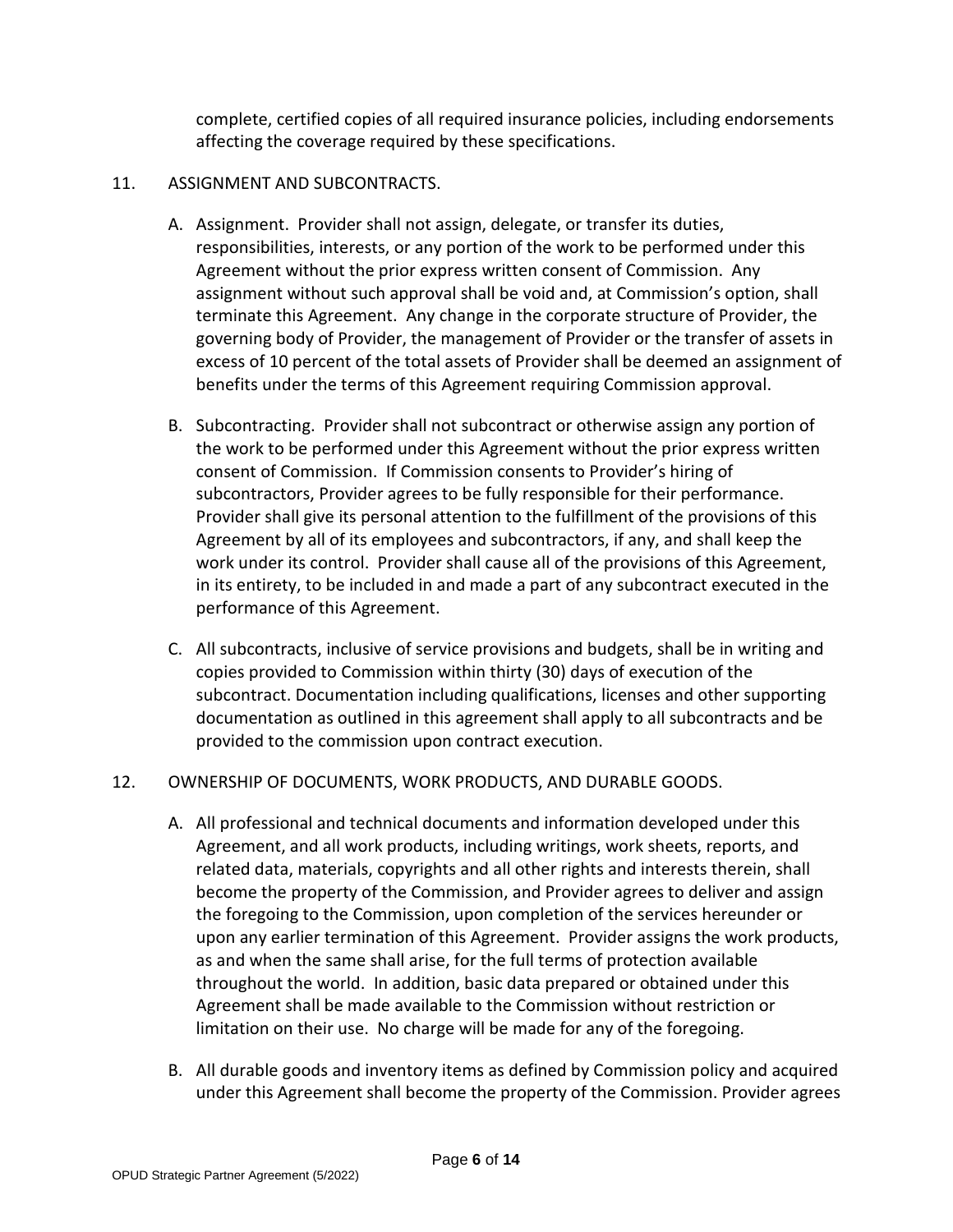to deliver and assign said items to the Commission upon completion of this agreement unless the Commission, at its sole discretion, makes an alternative disposition.

- C. During and following the term of this Agreement, Provider shall not use, distribute or otherwise circulate any of the materials developed pursuant to this Agreement and for which Provider was compensated by the Commission without the express written permission of the Executive Director or his/her designee. All materials will be reviewed within 7-10 business days of receipt, or as soon thereafter as possible, by the Executive Director or his/her designee.
- D. During and following the term of this Agreement, Provider agrees to make the public aware of the benefits of Proposition 10 tax dollars in the community placing the Commission's logo (which is located on the Commission's website) on all materials it distributes or otherwise circulates that were developed pursuant to this Agreement and for which Provider was compensated by the Commission. Provider shall provide Commission staff a copy of all documents with printed logo prior to public distribution and/or 15 days prior to event.

13. NOTICES. All notices regarding the agreement shall be given to Commission in written format at the following location:

> FIRST 5 YUBA 1114 Yuba Street, Suite 141 Marysville, CA 95901

Notices shall be given to Provider at the following address:

OLIVEHURST PUBLIC UTILITY DISTRICT  $1970$   $9<sup>TH</sup>$  Avenue Olivehurst, CA 95961

## 14. SUSTAINABILITY.

- A. Commission shall have no responsibility or obligation to ensure the long-term sustainability of Provider or Provider's program. The ultimate responsibility for sustainability shall be borne by Provider.
- B. Commission anticipates that revenues from Proposition 10 distributed by the First 5 California Children and Families Commission will diminish in the future and that the Commission's annual strategic plan, which is reviewed by the public, may change and/or reprioritize strategy areas as often as every year. For these reasons, Commission cannot and does not guarantee that a program once funded will continue to be funded, even if it is effective in attaining the Commission's goals.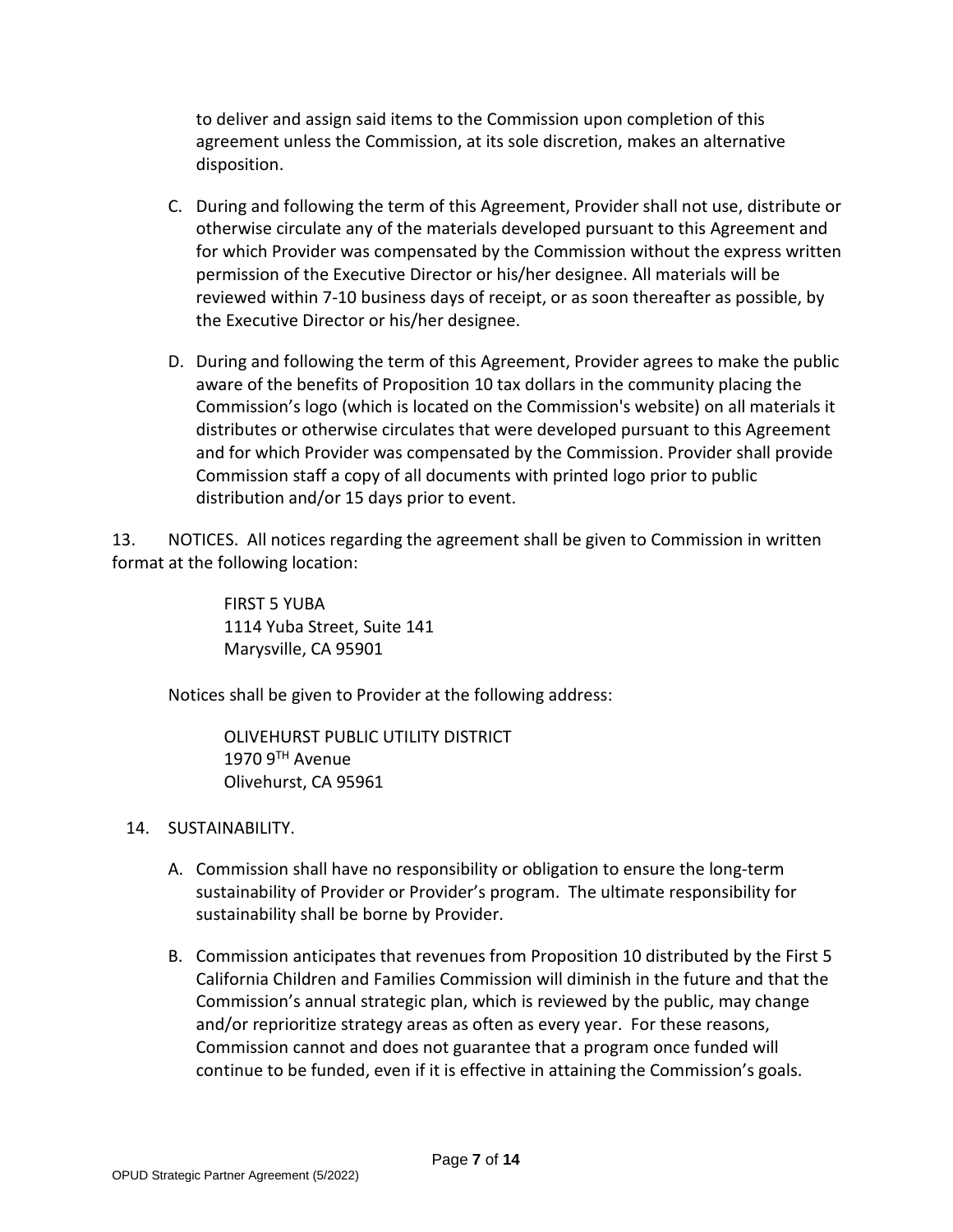- C. Commission may, if it chooses, be a partner with Provider in exploring any available funding options for a funded program, and may work in a coordinated way with those agencies and individuals administering other fund sources to identify and structure alternative ways to fund Provider. Options for a Provider to pursue to sustain the Program defined in this Agreement include, among others, seeking funds from other private and public sources, including governmental, corporate, and charitable sources, and soliciting donations.
- D. Provider shall develop a written sustainability plan for the Program defined in this Agreement with consultation from the Executive Director where appropriate.
- E. Provider shall fully cooperate with the Executive Director and Commission to address the goals of service integration.

15. CONTRACT CHANGES CLAUSE. Notwithstanding any other provision of this Agreement, no changes may be made to this Agreement without the express written authorization of the Executive Director or, in the discretion of the Executive Director, the written consent of the Commission.

### 16. INDEMNIFICATION.

- A. Definitions. For purposes of this Section 16, "Provider" shall include Provider, its officers, employees, servants, agents, or subcontractors, or anyone directly or indirectly employed by either Provider or its subcontractors, in the performance of this Agreement. "Commission" shall include Commission, its officers, agents, employees and volunteers.
- B. Provider to Indemnify Commission. To the fullest extent permitted by law, Provider shall indemnify, hold harmless, and defend Commission from and against any and all claims, losses, costs or expenses for any personal injury or property damage arising out of or in connection with Provider's alleged negligence, recklessness or willful misconduct or other wrongful acts, errors or omissions of Provider or failure to comply with any provision in this Agreement.
- C. Scope of Indemnity. Personal injury shall include injury or damage due to death or injury to any person, whether physical, emotional, consequential or otherwise, Property damage shall include injury to any personal or real property. Provider shall not be required to indemnify Commission for such loss or damage as is caused by the sole active negligence or willful misconduct of the Commission.
- D. Attorneys' Fees. Such costs and expenses shall include reasonable attorneys' fees for counsel of Commission's choice, expert fees and all other costs and fees of litigation. Provider shall not be entitled to any refund of attorneys' fees, defense costs or expenses in the event that it is adjudicated to have been non-negligent.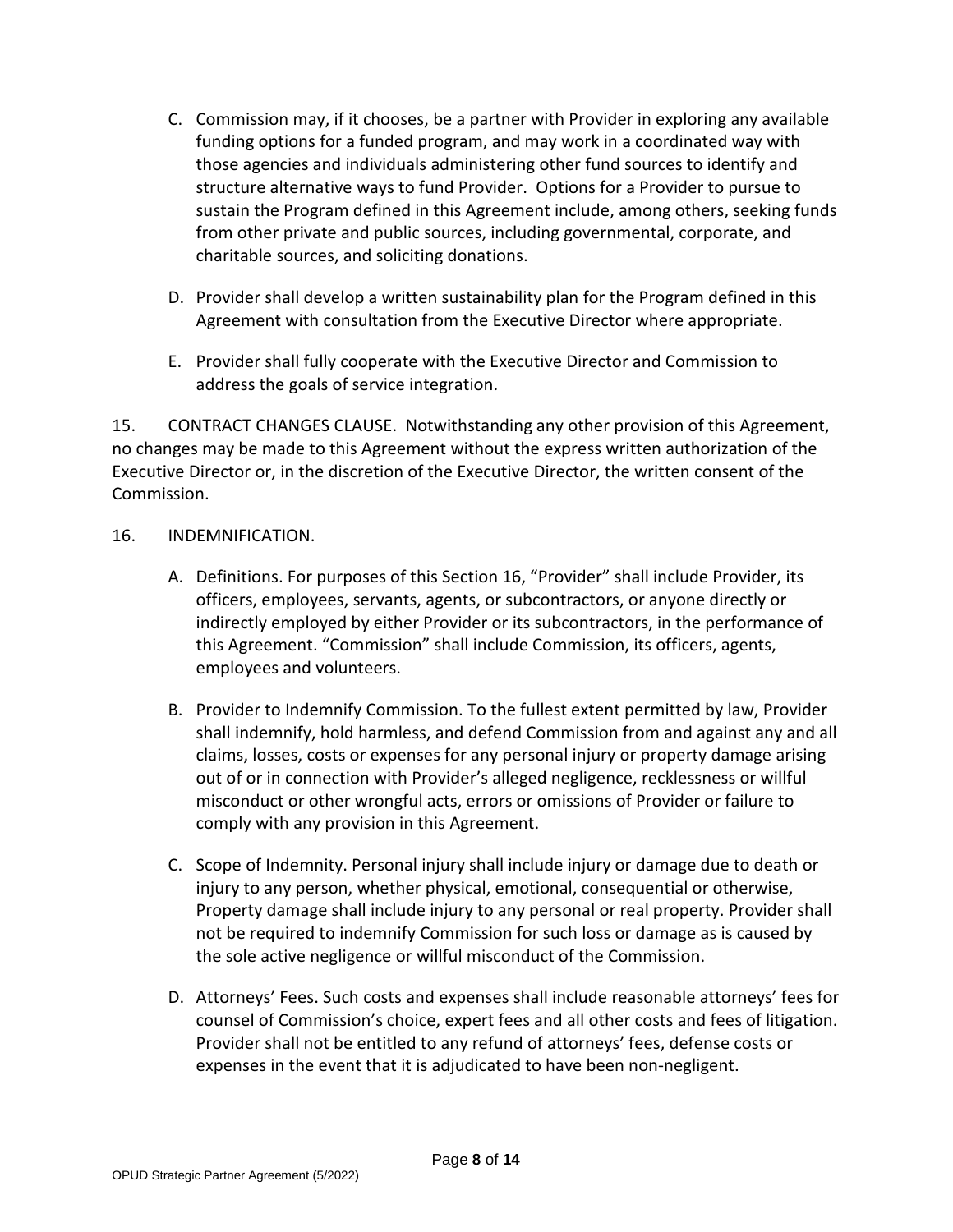- E. Defense Deposit. The Commission may request a deposit for defense costs from Provider with respect to a claim. If the Commission requests a defense deposit, Provider shall provide it within 15 days of the request.
- F. Waiver of Statutory Immunity. The obligations of Provider under this Section 16 are not limited by the provisions of any workers' compensation act or similar act. Provider expressly waives its statutory immunity under such statutes or laws as to Commission.
- G. Indemnification by Subcontractors. Provider agrees to obtain executed indemnity agreements with provisions identical to those set forth here in this Section 16 from each and every subcontractor or any other person or entity involved in the performance of this Agreement on Provider's behalf.
- H. Insurance Not a Substitute. Commission does not waive any indemnity rights by accepting any insurance policy or certificate required pursuant to this Agreement. Provider's indemnification obligations apply regardless of whether or not any insurance policies are determined to be applicable to the claim, demand, damage, liability, loss, cost or expense.

## 17. CONFIDENTIALITY.

- A. Provider shall comply with, and will require its officers, employees, agents, sub-Providers and partners to comply with, all applicable Federal and State laws and regulations regarding the confidentiality of applications and records concerning an individual made or kept by the Provider, and shall keep such matters confidential and not open to examination for any purpose not directly connected with the administration of this Agreement or the services required by this Agreement.
- B. Provider shall inform all of its officers, employees, agents, sub-Providers and partners of the above provisions and that any person knowingly and intentionally violating the applicable confidentiality laws and regulations may be guilty of a crime.

## 18. QUALITY ASSURANCE, PROGRAM REVIEW, INSPECTION, & AUDIT.

- A. Provider shall maintain adequate individualized client records, if applicable, which shall include face-to-face service plans, records of client interviews, case notes, confidentiality releases, referrals and records of services provided by the various professional and paraprofessional personnel, in sufficient detail to permit an evaluation of services. Such records must comply with all appropriate Federal, State, and Commission record maintenance requirements.
- B. Provider shall permit, at any reasonable time, personnel designated by the Executive Director to come on Provider's premises for the purpose of making periodic inspections to evaluate the effectiveness of the services rendered pursuant to this Agreement. Any other provision of this Agreement notwithstanding, at reasonable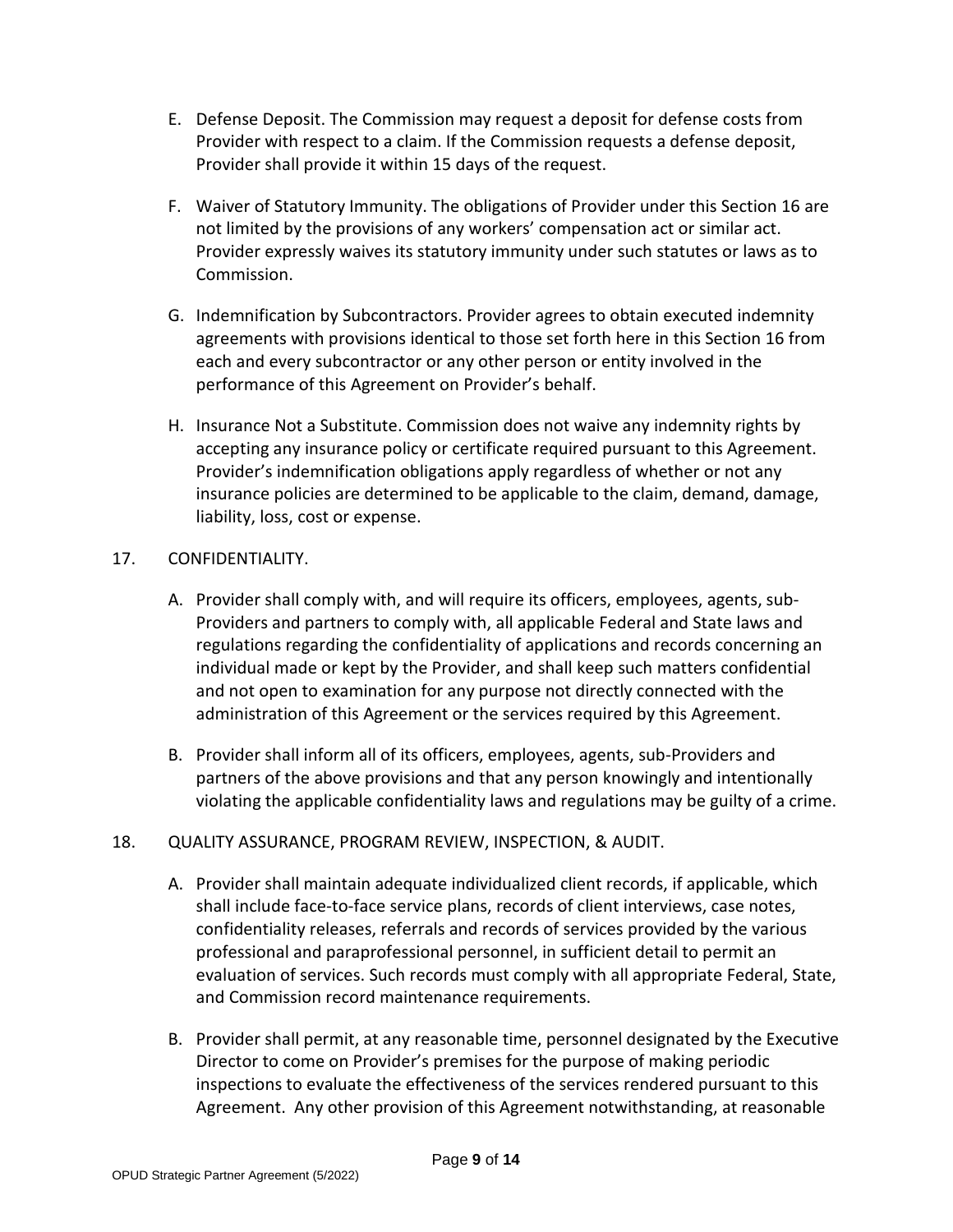times during normal business hours, Commission or Executive Director, and/or their appropriate audit agency or designee, shall have the right to inspect or otherwise evaluate the cost, quality, appropriateness and timeliness of services performed and to audit and inspect any books and records of Provider which pertain to services performed and determinations of amounts payable under this Agreement. Provider shall also furnish the Commission and Executive Director with such additional information as they may reasonably request to evaluate the fiscal and program effectiveness of the services being rendered.

- C. Provider shall maintain on a current basis, complete books and records relating to this Agreement. Such records shall include, but not be limited to, documents supporting all bids, all income, and all expenditures. These documents and records shall be retained for at least three (3) years from the completion of this Agreement. Provider shall permit Commission to audit all books, accounts, or records relating to this Agreement or all books, accounts, or records of any business entities controlled by Provider who participated in this Agreement in any way.
- D. Any audit may be conducted on Provider's premises or, at Commission's option, Provider shall provide all books and records within a maximum of fifteen (15) days upon receipt of written notice from Commission. Provider shall refund any moneys erroneously charged. If Commission requires an audit due to errors on the part of the Provider, Provider shall be liable for the costs of the audit in addition to any other penalty to be imposed.
- E. Should Provider's performance be found to be less than satisfactory at any point in the contract period, they shall be notified by Commission staff of the specific deficiencies. Provider will work, according to existing Commission policy, to develop and implement corrective actions and return to satisfactory standing.
- F. Provider will be notified in writing of their good standing with the Commission upon completion of this Agreement.

19. LAW, POLICY AND PROCEDURES, LICENSES, AND CERTIFICATES. Provider agrees to administer this Agreement in accordance with all applicable Commission policies, as well as any local, county, state, and federal laws, rules, and regulations applicable to its operations and shall comply with all laws including, but not limited to, those relevant to wages and hours of employment, occupational safety, fire, safety, health, and sanitation standards and directives, guidelines, and manuals related to this Agreement. All issues shall be resolved using reasonable administrative practices and judgment. Provider shall keep in effect all licenses, permits, notices, and certificates required by law, and by this Agreement.

20. CHILD ABUSE PREVENTION AND REPORTING. Provider shall maintain current knowledge of the Child Abuse and Neglect Reporting Act (Penal Code section 11164 et seq.) requiring reporting of suspected abuse. Provider agrees to abide by all obligations, terms, and requirements of these laws and policies.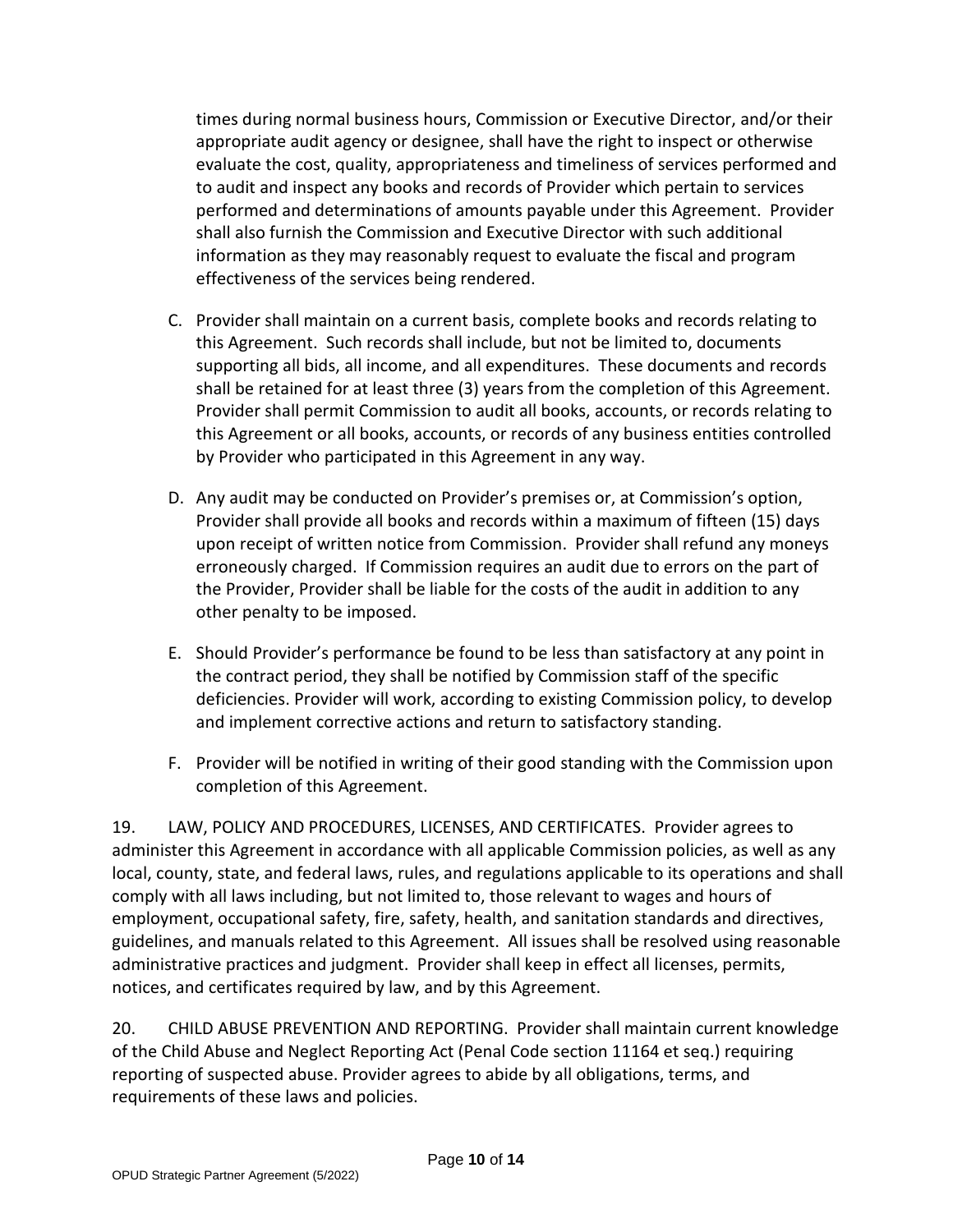## 21. NONDISCRIMINATION.

- A. During the performance of this Agreement, Provider shall not unlawfully discriminate, harass, or allow harassment against any recipient of services, employee, or applicant for employment because of sex, race, color, ancestry, religious creed, national origin, physical disability (including HIV and AIDS), mental disability, medical condition, age, marital status, sexual preference, or use of leave authorized by law. Provider shall ensure that its evaluation and treatment of recipients of services, employees, and applicants for employment are free of such discrimination and harassment. Provider shall comply with the provisions of the Fair Employment and Housing Act (Government Code, Section 12900 et seq.) and the applicable regulations promulgated thereunder (California Code of Regulations, Title 2, Section 7285.0 et seq.). The applicable regulations of the Fair Employment and Housing Commission implementing Government Code, Section 12990 (a-f) set forth in Chapter 5 of Division 4 of Title 2 of the California Code of Regulations are incorporated into this Agreement by reference and made a part hereof as if set forth in full. Provider shall give written notice of its obligations under this clause to labor organizations with which it has a collective bargaining or other agreement.
- B. Provider shall comply with the following: Provisions of Title VI of the Civil Rights Act of 1964 (42 USC § 2000), as amended by the Equal Opportunity Act of March 24, 1972 (P.L. 92-261), Sections 503 and 504 of the Rehabilitation Act of 1973, as amended (29 USC § 794), and all requirements imposed by the applicable Health and Human Services regulations (45 CFR, Part 84); and the Americans with Disabilities Act.
- C. Statement of Compliance. By signing this Agreement, Provider hereby certifies under penalty of perjury, as defined in California law, that Provider has, unless exempted, complied with the nondiscrimination requirements of Government Code Section 12990 and Title 2, California Code of Regulations, Section 8103.

22. RELIGIOUS ACTIVITIES. Provider shall not, when conducting work funded by this Agreement: (A) discriminate against anyone in employment or hiring based on religion; (B) discriminate against any persons served based on religion; nor (C) provide any religious instruction, worship, or counseling.

23. SMOKE-FREE POLICIES. Provider shall prohibit the use of tobacco, marijuana, and ecigarette (vape) on its premises. "Premises" shall include all property owned, leased, or occupied by Provider, including its offices and day care centers. When applicable, provider shall implement a comprehensive system of care for tobacco screening and referral to cessation services such as the California Smoker's Helpline.

24. POLITICAL ACTIVITIES PROHIBITED. None of the funds, provided directly or indirectly, under this Agreement shall be used for any political activities, specifically including lobbying or to further the election or defeat of any candidate for public office. No funds provided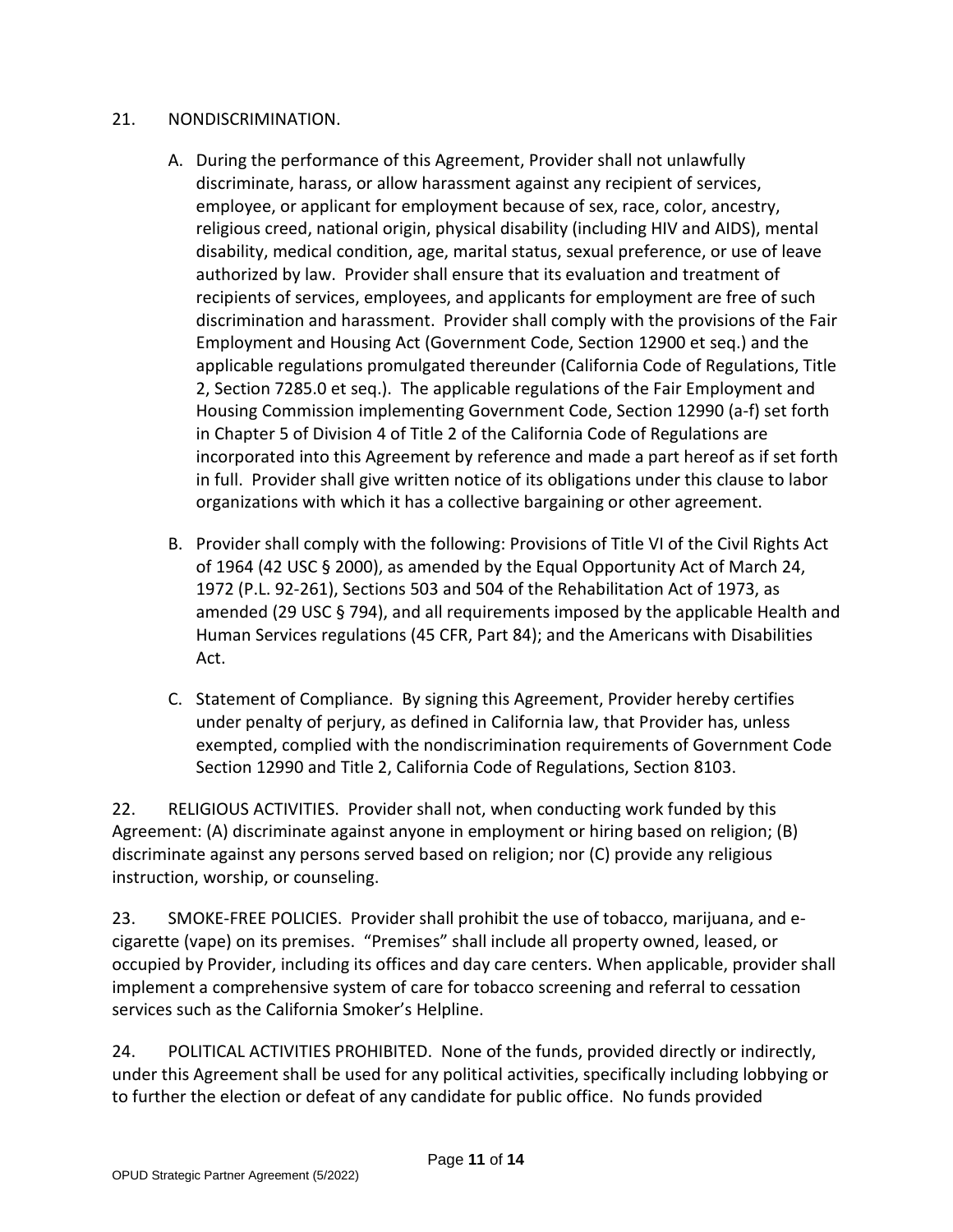hereunder shall be utilized in support of any partisan political activities, or activities for or against the election of a candidate for an elected office.

25. RACIAL EQUITY, DIVERSITY & INCLUSION. Provider will strive to enhance institutional practices and procedures that utilize equity to improve outcomes for vulnerable populations. Provider will provide programs, services, and care that integrate and support diversity and inclusion among all families and children ages 0-5.CULTURALCOMPTETANCE. Provider shall ensure that participants receive from all staff members' effective, conscious, and respectful care that is provided in a manner compatible with the target populations' cultural health beliefs and practices and their preferred language. Provider shall provide language assistance services to each participant with limited English proficiency, including having bilingual staff and/or interpreter services at all points of contact.

26. QUALITY CARE & PROFESSIONAL DEVELOPMENT. Provider shall ensure that the care and services being provided to the target population are in quality environments and promote developmentally appropriate interactions between adults and children. Care and services provided must align with local First 5 work, First 5 California initiatives (i.e., Improve and Maximize Programs so All Children Thrive IMPACT)) and California Department of Education (CDE) – California Preschool Learning Foundations and California Infant/Toddler Learning and Development Foundations. Provider shall utilize and promote the use of evidence based assessment tools (i.e. Desired Results Developmental Profile (DRDP)) to support the developmental continuum of children from early infancy to kindergarten. Provider shall regularly participate in relevant professional development opportunities offered by Yuba Sutter Colusa Childcare Planning Council.

27. INDEPENDENT PROVIDER. Both parties understand and agree that Provider is an independent contractor and that no relationship of employer-employee exists between the Commission and Provider. Neither Provider nor Provider's assigned personnel shall be entitled to any benefits payable to employees of the Commission.

28. PUBLIC RECORDS ACT. Upon its execution, this Agreement (including all exhibits and attachments) shall be subject to disclosure pursuant to the California Public Records Act.

29. GOVERNING LAW AND CHOICE OF FORUM. This Agreement shall be administered and interpreted under California law as if written by both parties. Any litigation arising from this Agreement shall be brought in the Superior Court of Yuba County. If either party commences any legal action against the other party arising out of this Agreement or the performance thereof, the prevailing party in such action may recover its reasonable litigation expenses, including court costs, expert witness fees, discovery expenses, and attorney's fees.

## 30. TERMINATION.

A. Commission may terminate this Agreement for any reason on thirty (30) calendar days' written notice to the Provider. The Provider agrees to cease all work under this Agreement on or before the effective date of any notice of termination.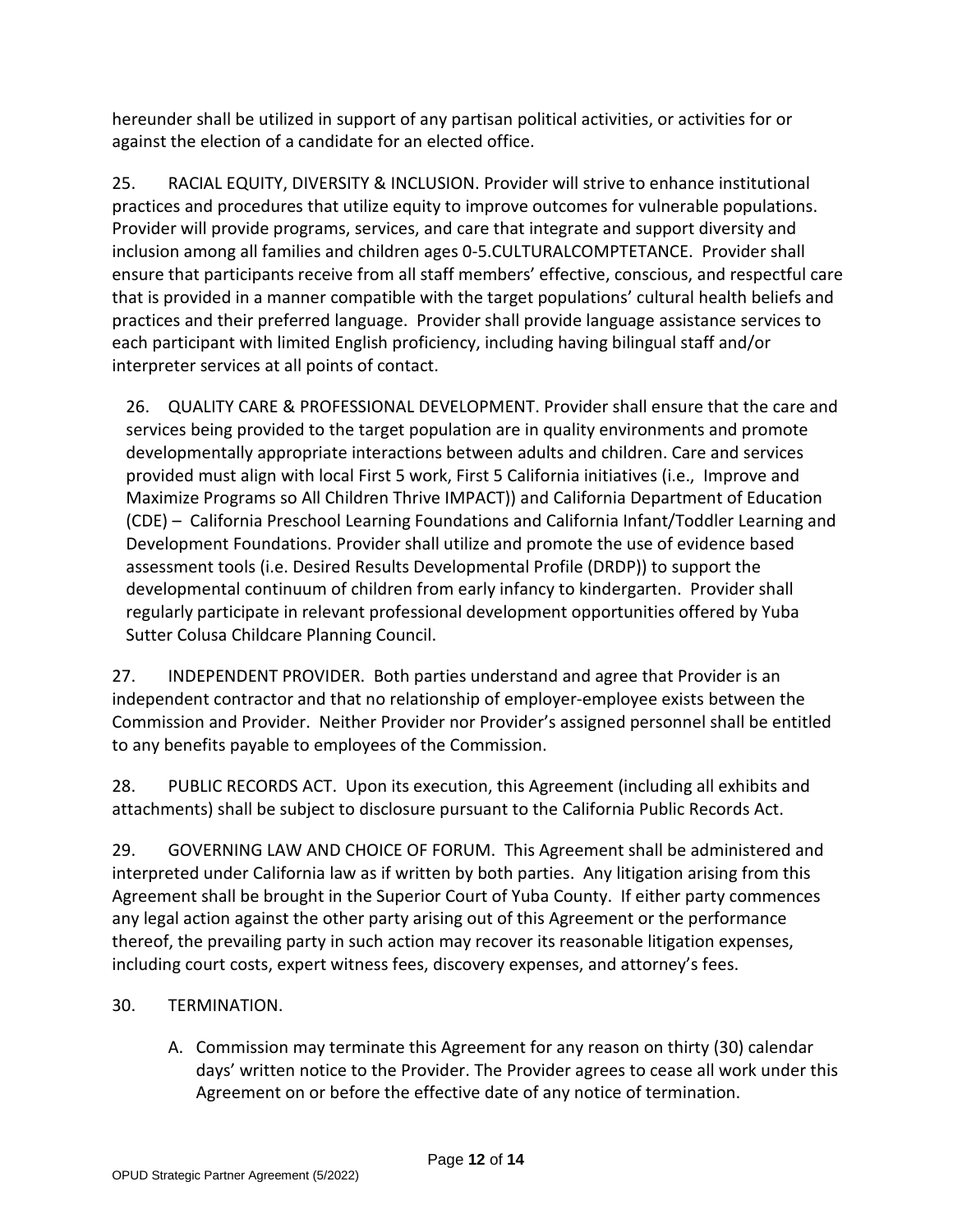- B. Either party may terminate this Agreement for a material breach of this Agreement. The other party must notify the defaulting party of such default in writing and provide not less than fifteen (15) days to cure the default. Such notice shall describe the default. If such default is not cured within the fifteen-day period (or such longer period as is specified in the notice), the contract will terminate at the end of the fifteen day period.
- C. This Agreement is subject to the Commission appropriating sufficient funds for the activities required of the Provider pursuant to this Agreement. If the Commission's adopted budget does not appropriate sufficient funds for this Agreement, the Commission may terminate this Agreement by giving thirty (30) days written notice to the Provider, in which event the Commission shall have no obligation to pay Provider any further funds or provide other consideration, and the Provider shall have no obligation to provide any further services under this Agreement.

31. INTEGRATION. This Agreement, including the language preceding the Agreement and the Agreement itself, represents the entire understanding of Provider and Commission as to those matters contained herein and supersedes all prior negotiations, representations, or agreements, both written and oral. This Agreement may be amended only by written instrument signed by the Commission and Provider.

[Remainder of page intentionally left blank.]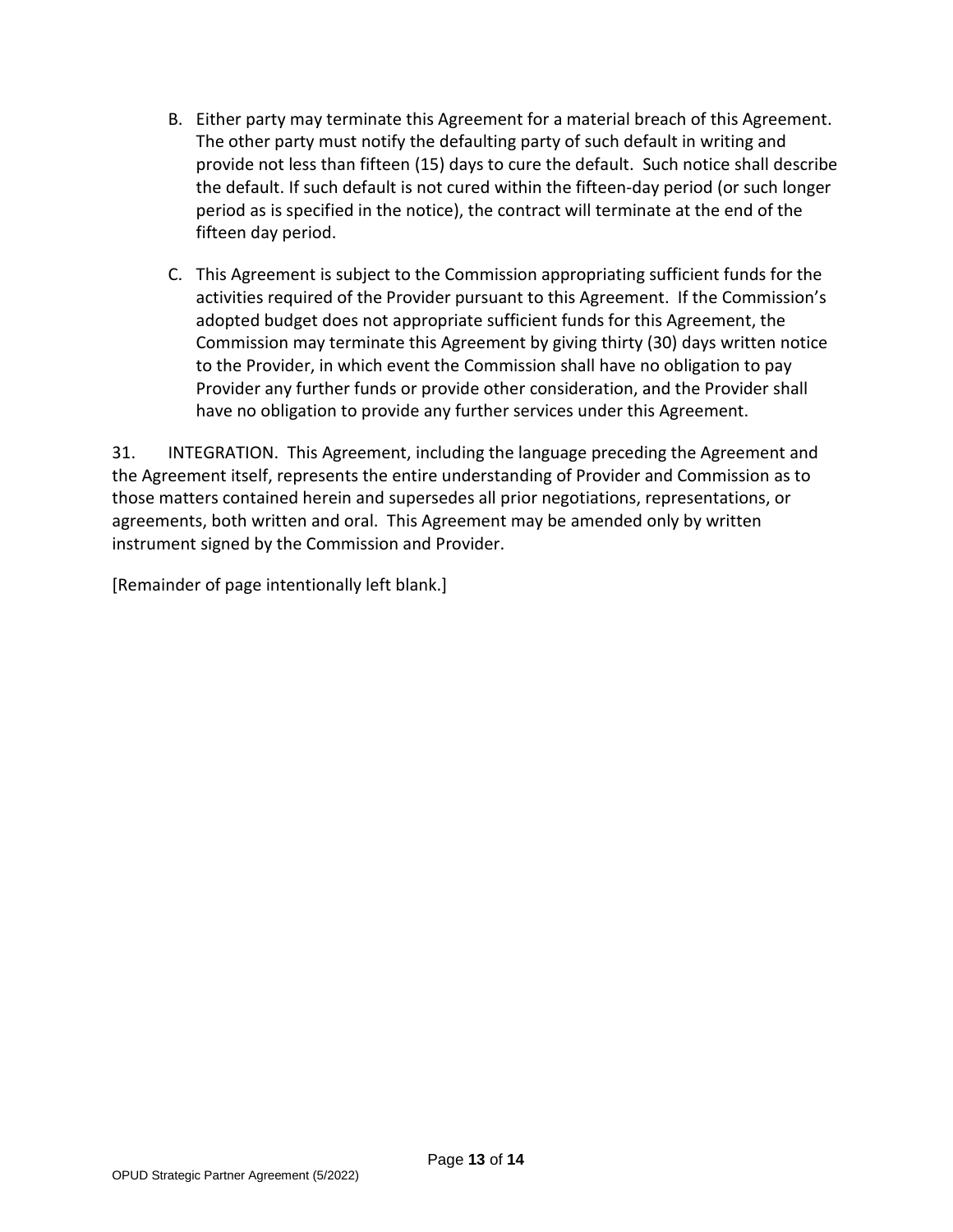32. AUTHORITY. By signing below, the parties to this Agreement represent that they have the authority to enter into this Agreement and that they agree to abide by the terms and conditions specified above.

IN WITNESS WHEREOF, the parties have executed this Agreement on the date written.

#### **FIRST FIVE YUBA COMMISSION**

**Commission Chair Date** Date

\_\_\_\_\_\_\_\_\_\_\_\_\_\_\_\_\_\_\_\_\_\_\_\_\_\_\_\_\_\_\_\_\_\_\_\_\_\_\_\_\_ \_\_\_\_\_\_\_\_\_\_\_\_\_\_\_\_\_\_\_\_\_\_\_\_\_\_\_\_\_\_

**OLIVEHURST PUBLIC UTILITIES DISTRICT**

General Manager Date Communications and Date

**Approved as to Form:**

*Master Agreement approved as to form via email by Commission Counsel on June 21, 2021*

\_\_\_\_\_\_\_\_\_\_\_\_\_\_\_\_\_\_\_\_\_\_\_\_\_\_\_\_\_\_\_\_\_\_\_\_\_\_\_\_\_ \_\_\_\_\_\_\_\_\_\_\_\_\_\_\_\_\_\_\_\_\_\_\_\_\_\_\_\_\_\_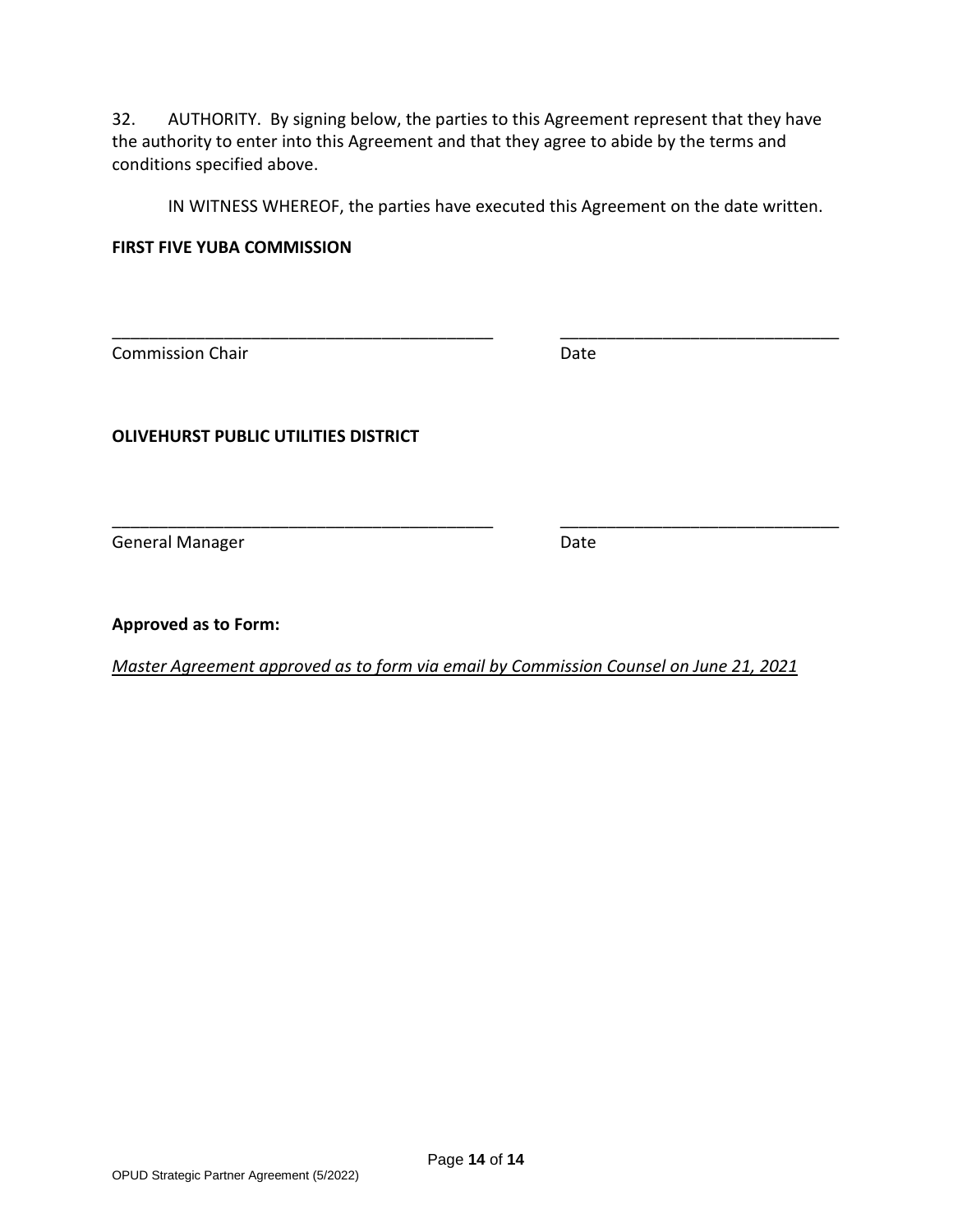# **SCOPE OF WORK – EVALUATION PLAN (SOW-EP) EXHIBIT A**

| <b>Objective 1:</b> Increase physical activity and water safety among children aged 0-5 and their families |  |  |
|------------------------------------------------------------------------------------------------------------|--|--|
| <b>Goal Area:</b>   All Children are healthy and maintain optimum health                                   |  |  |
| <b>Desired Result:</b>   Increased frequency of physical activity                                          |  |  |
| <b>Primary Target:</b> $\vert$ Children ages $0 - 5$ and their families                                    |  |  |

|                                          | <b>Activity Description</b>                                                                                                                                                                                           | <b>Assigned</b><br><b>Staff</b> | Performance Measure/Indicator &<br><b>Data Source/Assessment Tool</b>                                                                                                                                                                                                                                                                          | <b>Annual Service</b><br><b>Targets</b><br>(unduplicated)      |  |
|------------------------------------------|-----------------------------------------------------------------------------------------------------------------------------------------------------------------------------------------------------------------------|---------------------------------|------------------------------------------------------------------------------------------------------------------------------------------------------------------------------------------------------------------------------------------------------------------------------------------------------------------------------------------------|----------------------------------------------------------------|--|
| <b>ACTIVITY 1.1</b>                      |                                                                                                                                                                                                                       |                                 |                                                                                                                                                                                                                                                                                                                                                |                                                                |  |
| Water safety<br>and physical<br>activity | Use no-cost swimming lessons for<br>children aged 0-5 to increase age-<br>appropriate water safety practices                                                                                                          |                                 | Increase the percent of parents who report<br>instances of physical activity with children<br>The number of children aged 0-5 and<br>parents/caregivers served through use of<br>registration forms.<br>Parent/child profiles and consent (Apricot) -<br>OPUD will provide registration forms to First 5<br>Yuba for data entry and processing | 70 children ages 0-5<br>unduplicated per<br>year, swim lessons |  |
| <b>ACTIVITY 1.2</b>                      |                                                                                                                                                                                                                       |                                 |                                                                                                                                                                                                                                                                                                                                                |                                                                |  |
| Parent-child<br>physical<br>activities   | No cost admission for children ages 0-5<br>during open swim.                                                                                                                                                          |                                 | The number of children aged 0-5 and<br>parents/caregivers served through use of<br>registration forms.<br>Parent/child profiles and consent (Apricot) -<br>OPUD will provide registration forms to First 5<br>Yuba for data entry and processing                                                                                               | 2040 children ages<br>0-5, duplicated, per<br>year             |  |
| <b>ACTIVITY 1.3</b>                      |                                                                                                                                                                                                                       |                                 |                                                                                                                                                                                                                                                                                                                                                |                                                                |  |
| Community and<br>Family<br>Outreach      | Coordinate with community partner<br>agencies and participate in promotional<br>activities that encourage the positive effects<br>of behaviors that affect a child's ability to<br>learn, be active, and stay healthy |                                 | Track all activities including but not limited to<br>posters, printed materials, and social media<br>through the use of a workshop/event log                                                                                                                                                                                                   | 4 events per year                                              |  |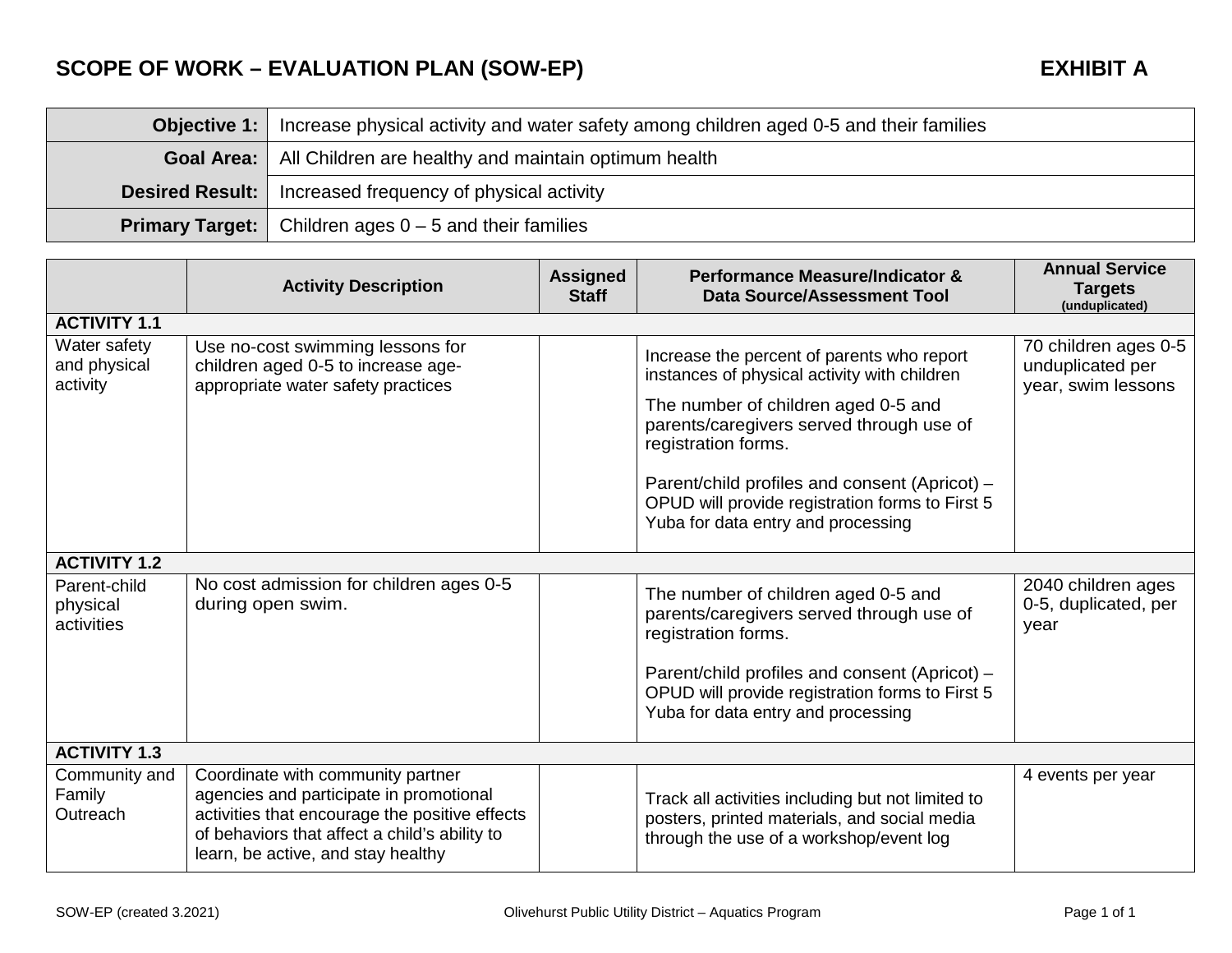# **Agency Name: Olivehurst Public Utility District Project Title: OPUD Aquatics Program Fiscal Lead Contact: John Tillotson, General Manager Phone Number: (530) 682-1154 Email:** [jtillotson@opud.org](mailto:jtillotson@opud.org)

|            |                                         | <b>FISCAL YEAR: 2022 - 2023</b>                |                                    |                                             |                                                 |
|------------|-----------------------------------------|------------------------------------------------|------------------------------------|---------------------------------------------|-------------------------------------------------|
|            |                                         | <b>TOTAL</b><br><b>PROGRAM</b><br><b>COSTS</b> | <b>APPLICANT</b><br><b>FUNDING</b> | IN KIND /<br><b>OTHER</b><br><b>FUNDING</b> | <b>COST TO</b><br><b>FIRST</b><br><b>5 YUBA</b> |
|            | A. SALARIES & BENEFITS                  |                                                |                                    |                                             |                                                 |
| <b>FTE</b> | <b>POSITION TITLE</b>                   |                                                |                                    |                                             |                                                 |
|            | <b>Parks Maintenance Supervisor</b>     | \$5,000.00                                     | \$5,000.00                         |                                             | \$0.00                                          |
|            | Parks Maintenance Worker                | \$3,000.00                                     | \$3,000.00                         |                                             | \$0.00                                          |
|            | <b>Financial Manager</b>                | \$5,000.00                                     | \$5,000.00                         |                                             | \$0.00                                          |
|            | Pool Manager & Life Guards              | \$28,350.00                                    | \$11,350.00                        |                                             | \$17,000.00                                     |
|            | <b>Office Manager</b>                   | \$1,000.00                                     | \$1,000.00                         |                                             | \$0.00                                          |
|            | <b>TOTAL SALARIES</b>                   | \$42,350.00                                    | \$25,350.00                        | \$0.00                                      | \$17,000.00                                     |
|            | <b>TOTAL BENEFITS</b>                   | \$2,500.00                                     | \$2,500.00                         |                                             | \$0.00                                          |
|            | <b>TOTAL SALARIES &amp; BENEFITS</b>    | \$44,850.00                                    | \$27,850.00                        | \$0.00                                      | \$17,000.00                                     |
|            | <b>B. OPERATING EXPENSES</b>            |                                                |                                    |                                             |                                                 |
|            | <b>Office Expense</b>                   | \$2,000.00                                     | \$1,000.00                         | \$1,000.00                                  | \$0.00                                          |
|            | <b>Program Materials &amp; Supplies</b> |                                                |                                    |                                             |                                                 |
|            | (Chemicals, operating & pool supplies,  |                                                |                                    |                                             |                                                 |
|            | insurance, etc.)                        | \$22,000.00                                    | \$10,000.00                        | \$12,000.00                                 | \$0.00                                          |
|            | Travel & Training (mandatory training   |                                                |                                    |                                             |                                                 |
|            | for Life Guards and Pool Manager        | \$2,000.00                                     | \$1,000.00                         | \$1,000.00                                  | \$0.00                                          |
|            | Water, Sewer, Communication Utilities   | \$2,000.00                                     | \$1,000.00                         | \$1,000.00                                  | \$0.00                                          |
|            | <b>TOTAL OPERATING EXPENSE</b>          | \$28,000.00                                    | \$13,000.00                        | \$15,000.00                                 | \$0.00                                          |
|            | <b>C. SUBCONTRACTS</b>                  |                                                |                                    |                                             |                                                 |
|            | <b>SUBCONTRACTS - AGENCY NAME</b>       |                                                |                                    |                                             |                                                 |
|            |                                         | \$0.00                                         |                                    |                                             |                                                 |
|            |                                         | \$0.00                                         |                                    |                                             |                                                 |
|            | <b>TOTAL SUBCONTRACTS</b>               | \$0.00                                         | \$0.00                             | \$0.00                                      | \$0.00                                          |
|            | <b>TOTAL DIRECT PROGRAM COSTS</b>       | \$72,850.00                                    | \$40,850.00                        | \$15,000.00                                 | \$17,000.00                                     |
|            | <b>D. INDIRECT COST (%)</b>             |                                                |                                    |                                             |                                                 |
|            | % of Grant                              | \$0.00                                         |                                    |                                             |                                                 |
|            | <b>TOTAL INDIRECT EXPENSES</b>          | \$0.00                                         |                                    |                                             | \$0.00                                          |
|            | <b>TOTAL PROGRAM BUDGET</b>             | \$72,850.00                                    |                                    |                                             | \$17,000.00                                     |
|            |                                         |                                                |                                    |                                             |                                                 |